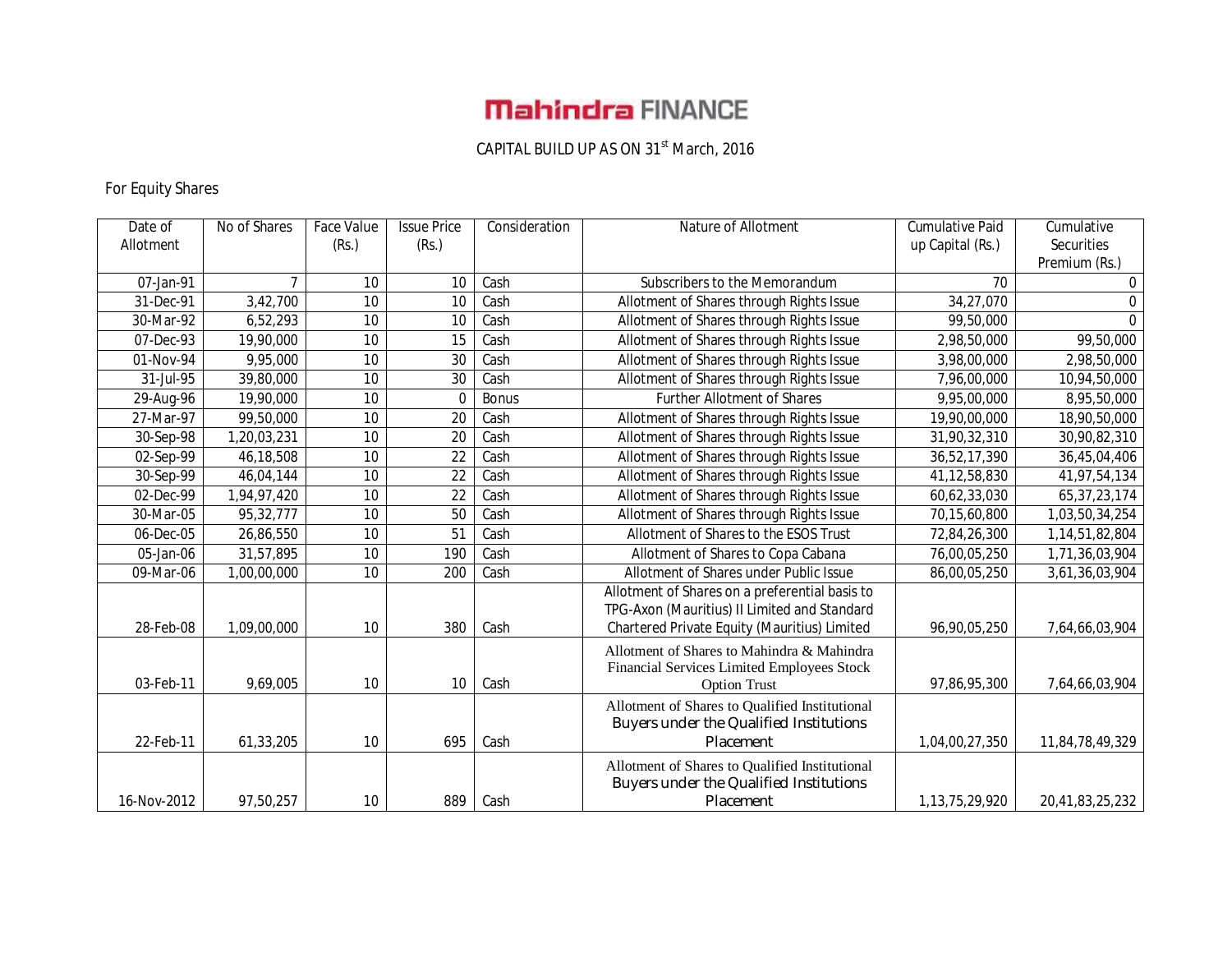# **Mahindra FINANCE**

CAPITAL BUILD UP AS ON 31<sup>st</sup> March, 2016

For Equity Shares

| <b>Balance as on</b><br>31-Mar-2013<br>2<br>56,87,64,960<br>1, 13, 75, 29, 920<br>20, 15, 58, 07, 775<br>Balance as on<br>2<br>30-June-2013<br>56,87,64,960<br>1,13,75,29,920<br>20, 15, 81, 78, 959<br>Balance as on<br>30-Sep-2013<br>2<br>56,87,64,960<br>1,13,75,29,920<br>20, 16, 42, 13, 353<br><b>Balance as on</b><br>31-Dec-2013<br>2<br>56,87,64,960<br>1, 13, 75, 29, 920<br>20, 16, 44, 50, 006<br>Balance as on<br>$\mathbf 2$<br>56,87,64,960<br>1,13,75,29,920<br>20, 18, 24, 73, 991<br>31-Mar-2014<br>$\blacksquare$<br>$\blacksquare$<br>Balance as on<br>$\mathbf 2$<br>30-June-2014<br>56,87,64,960<br>1,13,75,29,920<br>20, 19, 53, 14, 010<br>$\blacksquare$<br>$\sim$<br><b>Balance as on</b><br>30-Sept-2014<br>56,87,64,960<br>2<br>1, 13, 75, 29, 920<br>20,20,57,14,511<br>Balance as on<br>$\mathbf 2$<br>2020, 72, 64, 778<br>31-Dec-2014 |
|------------------------------------------------------------------------------------------------------------------------------------------------------------------------------------------------------------------------------------------------------------------------------------------------------------------------------------------------------------------------------------------------------------------------------------------------------------------------------------------------------------------------------------------------------------------------------------------------------------------------------------------------------------------------------------------------------------------------------------------------------------------------------------------------------------------------------------------------------------------------|
|                                                                                                                                                                                                                                                                                                                                                                                                                                                                                                                                                                                                                                                                                                                                                                                                                                                                        |
|                                                                                                                                                                                                                                                                                                                                                                                                                                                                                                                                                                                                                                                                                                                                                                                                                                                                        |
|                                                                                                                                                                                                                                                                                                                                                                                                                                                                                                                                                                                                                                                                                                                                                                                                                                                                        |
|                                                                                                                                                                                                                                                                                                                                                                                                                                                                                                                                                                                                                                                                                                                                                                                                                                                                        |
|                                                                                                                                                                                                                                                                                                                                                                                                                                                                                                                                                                                                                                                                                                                                                                                                                                                                        |
|                                                                                                                                                                                                                                                                                                                                                                                                                                                                                                                                                                                                                                                                                                                                                                                                                                                                        |
|                                                                                                                                                                                                                                                                                                                                                                                                                                                                                                                                                                                                                                                                                                                                                                                                                                                                        |
|                                                                                                                                                                                                                                                                                                                                                                                                                                                                                                                                                                                                                                                                                                                                                                                                                                                                        |
|                                                                                                                                                                                                                                                                                                                                                                                                                                                                                                                                                                                                                                                                                                                                                                                                                                                                        |
|                                                                                                                                                                                                                                                                                                                                                                                                                                                                                                                                                                                                                                                                                                                                                                                                                                                                        |
|                                                                                                                                                                                                                                                                                                                                                                                                                                                                                                                                                                                                                                                                                                                                                                                                                                                                        |
|                                                                                                                                                                                                                                                                                                                                                                                                                                                                                                                                                                                                                                                                                                                                                                                                                                                                        |
|                                                                                                                                                                                                                                                                                                                                                                                                                                                                                                                                                                                                                                                                                                                                                                                                                                                                        |
|                                                                                                                                                                                                                                                                                                                                                                                                                                                                                                                                                                                                                                                                                                                                                                                                                                                                        |
|                                                                                                                                                                                                                                                                                                                                                                                                                                                                                                                                                                                                                                                                                                                                                                                                                                                                        |
|                                                                                                                                                                                                                                                                                                                                                                                                                                                                                                                                                                                                                                                                                                                                                                                                                                                                        |
| 56,87,64,960<br>1, 13, 75, 29, 920                                                                                                                                                                                                                                                                                                                                                                                                                                                                                                                                                                                                                                                                                                                                                                                                                                     |
| <b>Balance as on</b>                                                                                                                                                                                                                                                                                                                                                                                                                                                                                                                                                                                                                                                                                                                                                                                                                                                   |
| $\mathbf 2$<br>31-Mar-2015<br>56,87,64,960<br>1, 13, 75, 29, 920<br>2023, 24, 24, 516                                                                                                                                                                                                                                                                                                                                                                                                                                                                                                                                                                                                                                                                                                                                                                                  |
| Balance as on                                                                                                                                                                                                                                                                                                                                                                                                                                                                                                                                                                                                                                                                                                                                                                                                                                                          |
| $\mathbf 2$<br>30-June-2015<br>56,87,64,960<br>1,13,75,29,920<br>2023,68,02,919<br>$\blacksquare$                                                                                                                                                                                                                                                                                                                                                                                                                                                                                                                                                                                                                                                                                                                                                                      |
| <b>Balance as on</b>                                                                                                                                                                                                                                                                                                                                                                                                                                                                                                                                                                                                                                                                                                                                                                                                                                                   |
| 30-Sep-2015<br>2024, 63, 35, 968<br>56,87,64,960<br>2<br>1, 13, 75, 29, 920                                                                                                                                                                                                                                                                                                                                                                                                                                                                                                                                                                                                                                                                                                                                                                                            |
| <b>Balance as on</b>                                                                                                                                                                                                                                                                                                                                                                                                                                                                                                                                                                                                                                                                                                                                                                                                                                                   |
| 31-Dec-2015<br>56,87,64,960<br>$\mathbf 2$<br>1, 13, 75, 29, 920<br>2029, 03, 75, 662<br>$\blacksquare$                                                                                                                                                                                                                                                                                                                                                                                                                                                                                                                                                                                                                                                                                                                                                                |
| Balance as on                                                                                                                                                                                                                                                                                                                                                                                                                                                                                                                                                                                                                                                                                                                                                                                                                                                          |
| 2<br>31-Mar-2016<br>56,87,64,960<br>1,13,75,29,920<br>2032, 52, 39, 633                                                                                                                                                                                                                                                                                                                                                                                                                                                                                                                                                                                                                                                                                                                                                                                                |

Note :